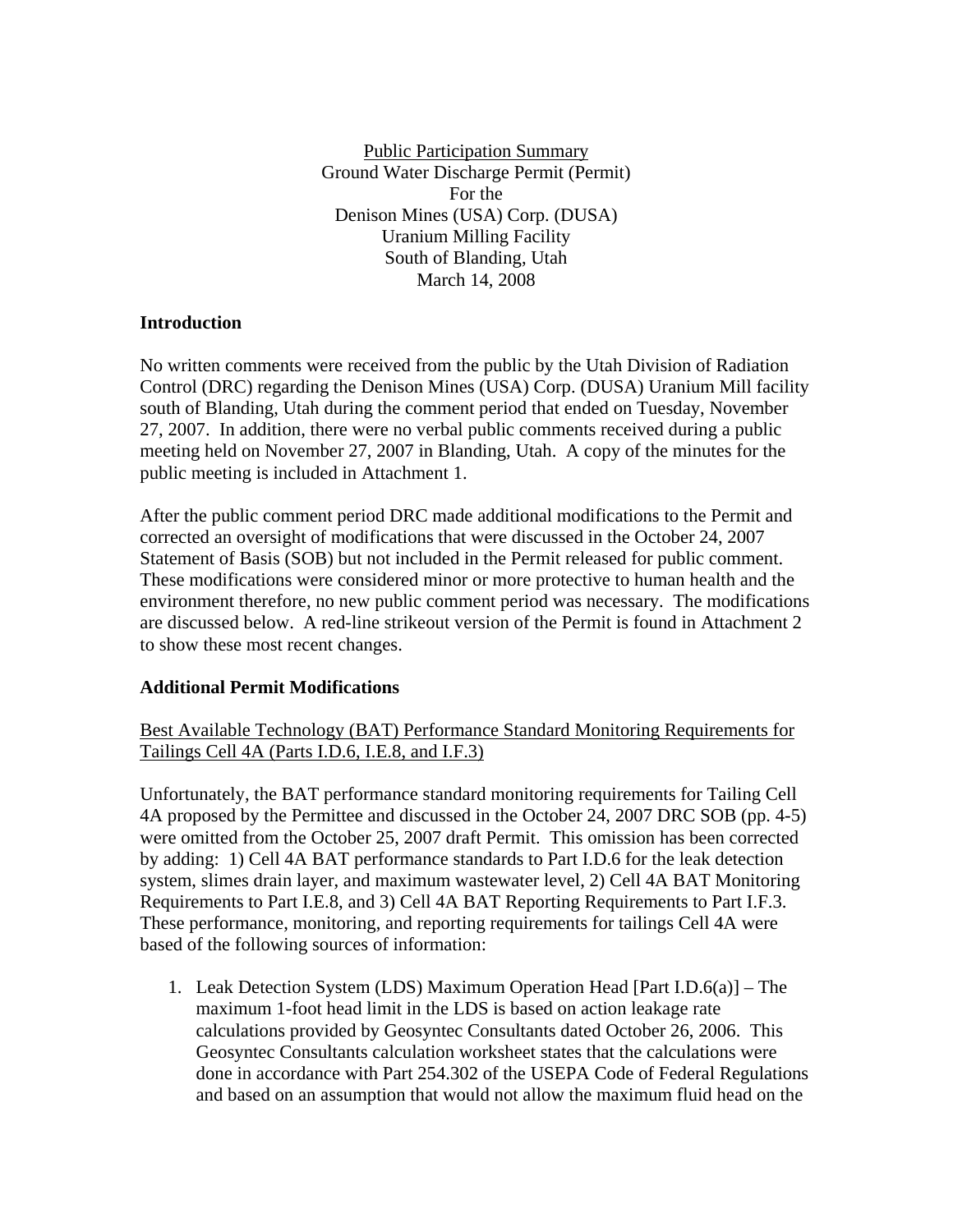bottom liner to exceed 1 foot. Therefore, a performance standard was set in the Permit such that the fluid in the leak detection system for tailings Cell 4A shall not exceed 1 foot level above the lowest point in the lower membrane liner.

- 2. LDS Maximum Allowable Daily Leak Rate [Part I.D.6(b)] was calculated in the 26, 2006 Geosyntec Consultants worksheet using the surface area of the Cell 4A of 40 acres multiplied by leakage rate through the geomembrane liner of 604 gallons/day/acre (gda) which equates to 24,160 gallons/day. This maximum allowable leak rate was also based on other key assumptions, including but not limited to: 1) a 37 foot liquid head on the primary flexible membrane liner (FML), and 2) a maximum hole frequency in the upper FML of 1-60 mil diameter hole (1.524 mm or 0.06 inch) for every 2,500 m<sup>2</sup> of primary FML area (26,912 ft<sup>2</sup>) or 0.617 acres).
- 3. Slimes Drain Monthly and Annual Average Recovery Head Criteria [Part  $I.D.6(c)$  – this requirement was added to help prevent the possibility of a release of wastewater from Tailing Cell 4A into groundwater after closure of this cell. Therefore, after the Permittee initiates pumping conditions in the slimes drain layer in Cell 4A, the Permittee will provide continuous declining fluid heads in the slimes drain layer, in a manner equivalent to the Discharge Minimization Technology requirements found in Part I.D.3(b) of the Permit.
- 4. Maximum Weekly Wastewater Levels  $[Part.D.6(d)]$  this requirement was added to require DUSA to maintain at least 3-feet of vertical freeboard to prevent discharge of wastewaters via overtopping. The 3-foot freeboard is required by Utah Water Quality Regulations for wastewater impoundments that treat 50,000 gallons or more per day [UAC R317-10-3(C)]. In a report by DUSA, it was reported that the tailings disposal system is expected to receive on average 335 gal/min, which equates to a daily rate of 482,400 gal/day (5/28/99 IUC Groundwater Information Report, p.A-9). This daily rate is above 50,000 gal/day limit established by State rule. This is equivalent to an existing requirement for Cells 1, 2, and 3, found in Part I.D.2.

#### Gross Alpha Counting Variance [Part I.1.(d)(3)]

To resolve gross alpha error term issues identified by the DRC in a letter of January 15, 2008, Part I.1.(d)(3) was modified to require: 1) that all gross alpha analysis shall be reported with an error term, 2) All gross alpha analysis reported with an activity equal to or greater than the GWCL, shall have a counting variance that is equal to or less than 20% of the reported activity concentration, and 3) An error term may be greater than 20% of the reported activity concentration when the sum of the activity concentration and error term is less than or equal to the GWCL.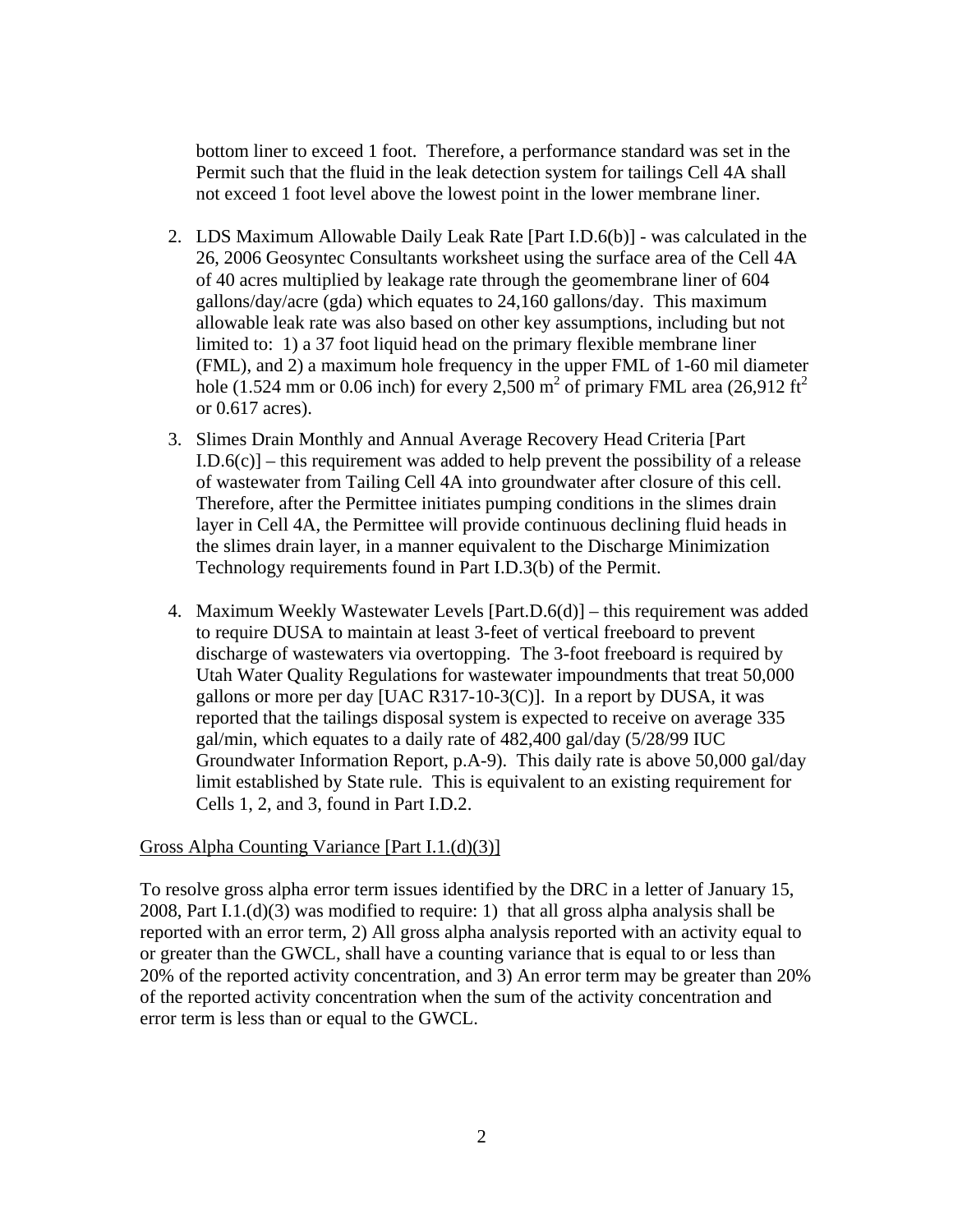# Compliance Schedule Reset for the Monitoring Well Remedial Action Report (MWRA) [Part I.H.6]

In the October 24, 2007 DRC SOB the compliance schedule for the MWRA was reset for December 31, 2007. This compliance date has passed before this Permit modification was finalized. In order to bring a timely resolution this section (Part I.H.6) has been revised to require DUSA to complete and submit the MWRA for Executive Secretary approval on or before May 1, 2008.

### Monitoring Well MW-3 Verification, Retrofit, or Reconstruction Report (MVRR) [Part I.H.7]

In order to help determine if the well screen for MW-3 has been adequately constructed the Permittee must report that well MW-3A is constructed with a protective surface casing and report an elevation survey of the water level measuring point. Therefore, the wording in Part I.H.7(1) and (2) has been revised to reflect these needs.

### Compliance Schedule Reset for the Infiltration and Contaminant Transport Modeling Work Plan and Report (ICTM) [Part I.H.10]

In the October 24, 2007 DRC SOB the compliance schedule for the ICTM was reset for October 31, 2007. In a October 31, 2007 letter DUSA asked for an extension to November 23, 2007. Later, DUSA submitted the required report on November 26, 2007. Therefore, the wording in Part I.H.10 has been revised in the last paragraph of the section to require that in the event the Executive Secretary requires additional information, the Permittee will provide all requested information by a schedule approved by the Executive Secretary.

#### Plan for Evaluation of Deep Supply Well WW-2 [Part I.H.11]

The second sentence of this section was modified by adding the wording, "Prior to *Executive Secretary* approval of this plan the Permittee shall resolve all issue within a timeframe approved by the Executive Secretary."

### Compliance Schedule Reset for the Revised Stormwater Best Management Practices Plan (RSBMPP) [Part I.H.16]

In the October 24, 2007 DRC SOB the compliance schedule for the RSBMPP was reset for December 31, 2007. This compliance date has passed before this Permit modification was finalized. In order to bring a timely resolution this section (Part I.H.16) of Permit has been revised with the compliance schedule reset to submit the RSMBPP for Executive Secretary approval on or before May 15, 2008.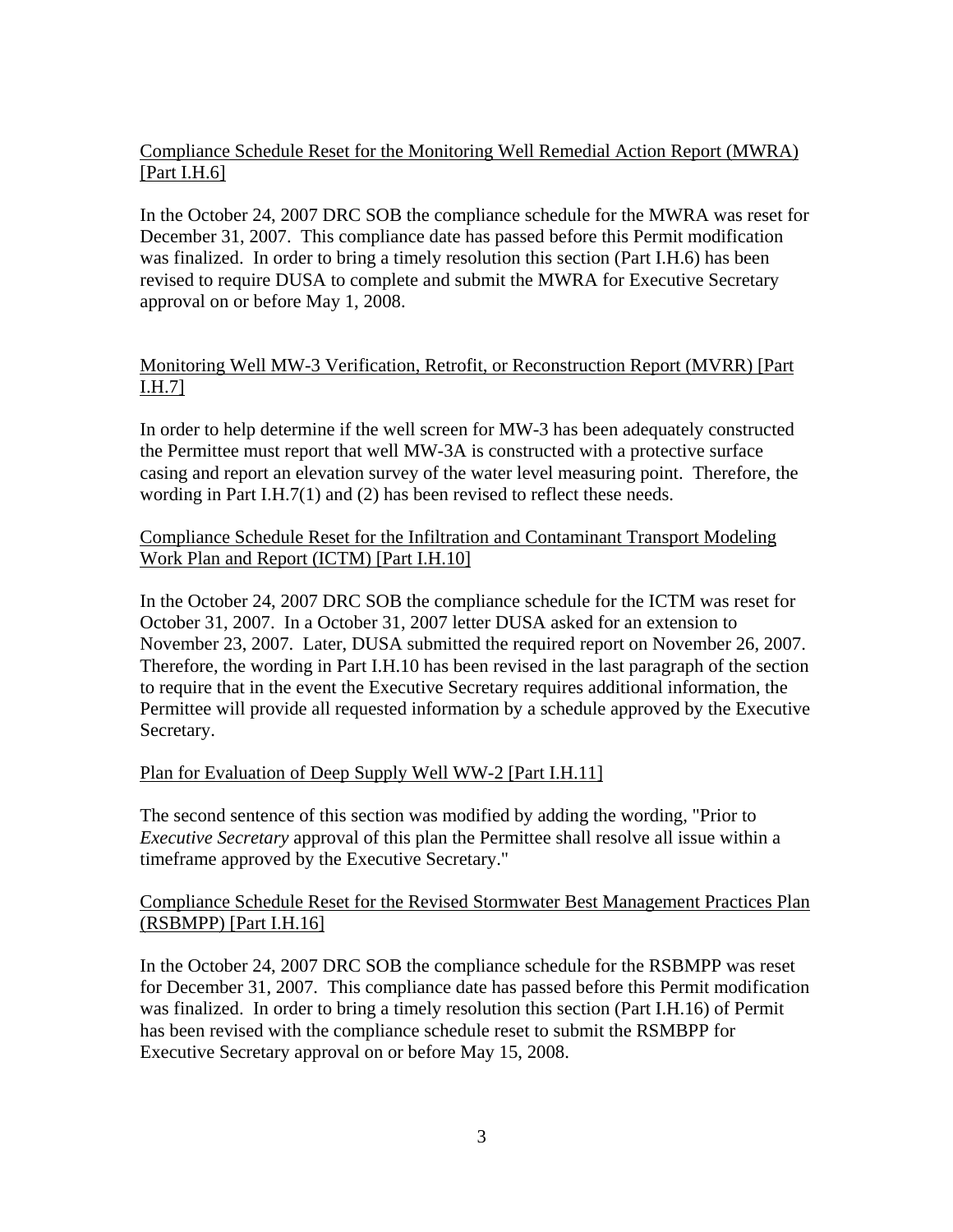# Tetrahydrofuran (THF) Demonstration Report [TDR](Part I.H.17)

The October 24, 2007 DRC SOB explained how the TDR had been submitted by DUSA, and was in process of agency review. Since than the DRC sent a letter to DUSA dated December 12, 2007 that concluded that: 1) the results of the June 26, 2007 DUSA TDR were inconclusive, and 2) therefore the source of the THF detected in the wells is currently undetermined, and the Executive Secretary is unable to remove THF as a compliance monitoring parameter in Table 2 of the Permit. Therefore, this compliance schedule item was removed from the Permit. As a result of the existing requirements for THF groundwater monitoring, reporting, and compliance will be in force as per Parts I.C.1, I.E.1, and I.F.1 of the Permit.

# Compliance Schedule Reset for the Repair of Monitor Well MW-5 (RMW) [Part I.H.18]

In the October 24, 2007 DRC SOB the compliance schedule for the RMW was reset for December 31, 2007. This compliance date has passed before this Permit modification was finalized. In order to bring a timely resolution this section the Permit has been revised to require DUSA submit the RMW for Executive Secretary approval on or before May 1, 2008.

### Cell 4A BAT Monitoring, Operations and Maintenance Plan [Part I.H.19]

Removed typographical errors.

# Groundwater Purging and Sampling Equipment [Part I.H.20]

In the currently approved QAP the DRC neglected to specify that the purging and sampling equipment must be made of inert materials. However, the Permit has been modified in Part I.E.1(e)(4) to require that all purging and sampling equipment must be made of inert materials. Therefore Part I.H.20 is not needed and was removed.

# Feedstock Material Stored Outside the Feedstock Storage Area Management Plan (GPSE) [Part I.H.21]

Part I.H.21 of the October 25, 2007 draft Permit made a circular reference to Part I.D.11 and is not needed. Therefore, the circular reference was removed

# **Corrected Oversight of Modifications**

# Non-Conformance with the Quality Assurance Plan (QAP) [Part I.E.1(a), Part I.F.1(f), and Part I.H.22

On page 6 of the October 24, 2007 DRC SOB in a Section titled *"Ground Water Monitoring Quality Assurance Plan [QAP] (Part I.E.1(a) and (e), and Part I.F.1(e))"* (second paragraph) the agency addressed the need for 1) a schedule to complete all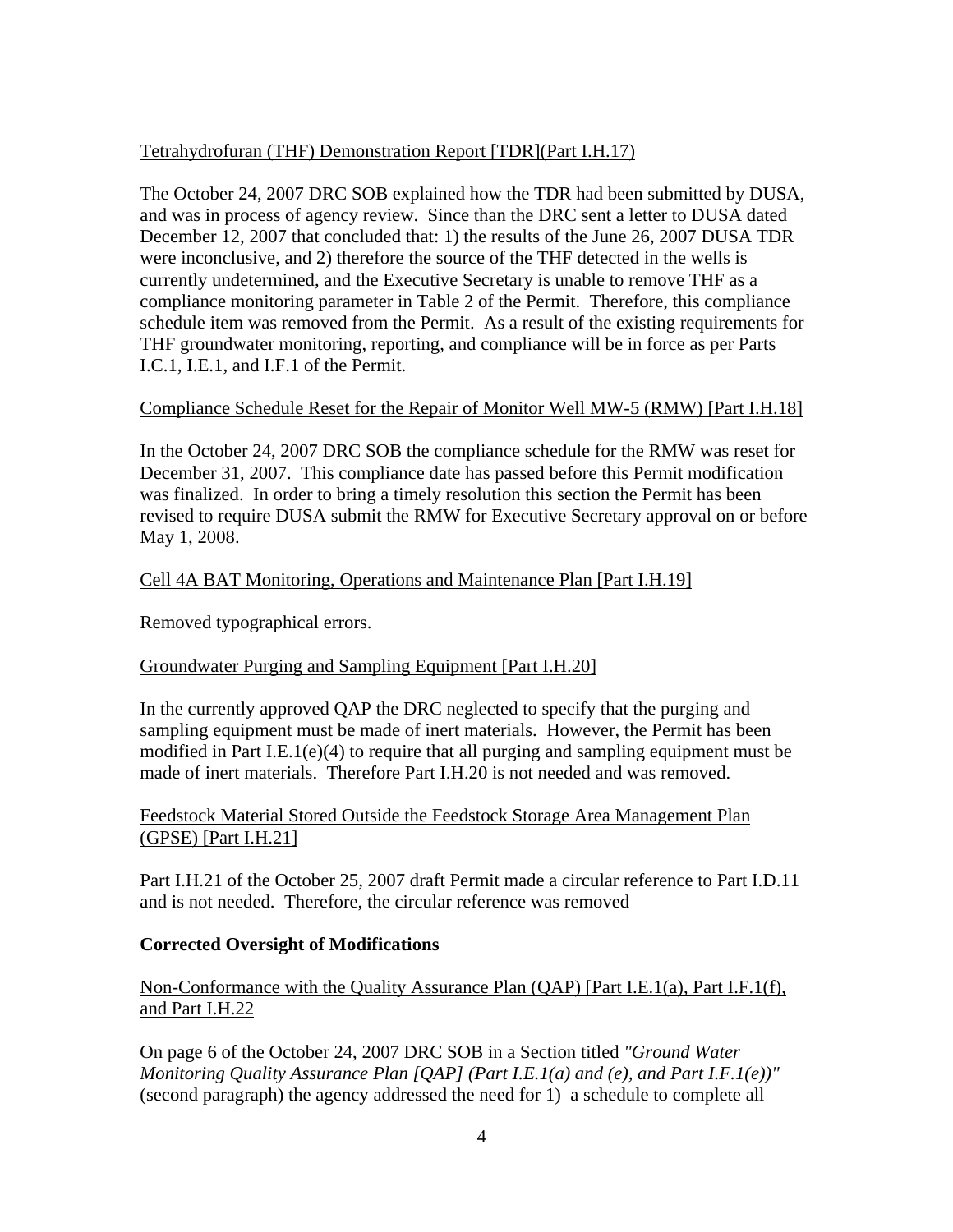corrective action for non-conformance with QAP [as proposed in Part I.e.1(a)] and 2) to fully disclose all non-conformance with the QAP Requirements in each quarterly Report [as proposed in Part I.F.1(e)]. Unfortunately the DRC did not modify the Permit [at Part I.E.1(a) and I.F.1(e)] that was released for public comment. Since that time we have corrected this oversight. In addition, a compliance item in Part I.H.22 of the Permit was added that requires the Permittee to modify the QAP to meet requirements originally proposed in the SOB for Parts I.E.1(a) and I.F.1(e).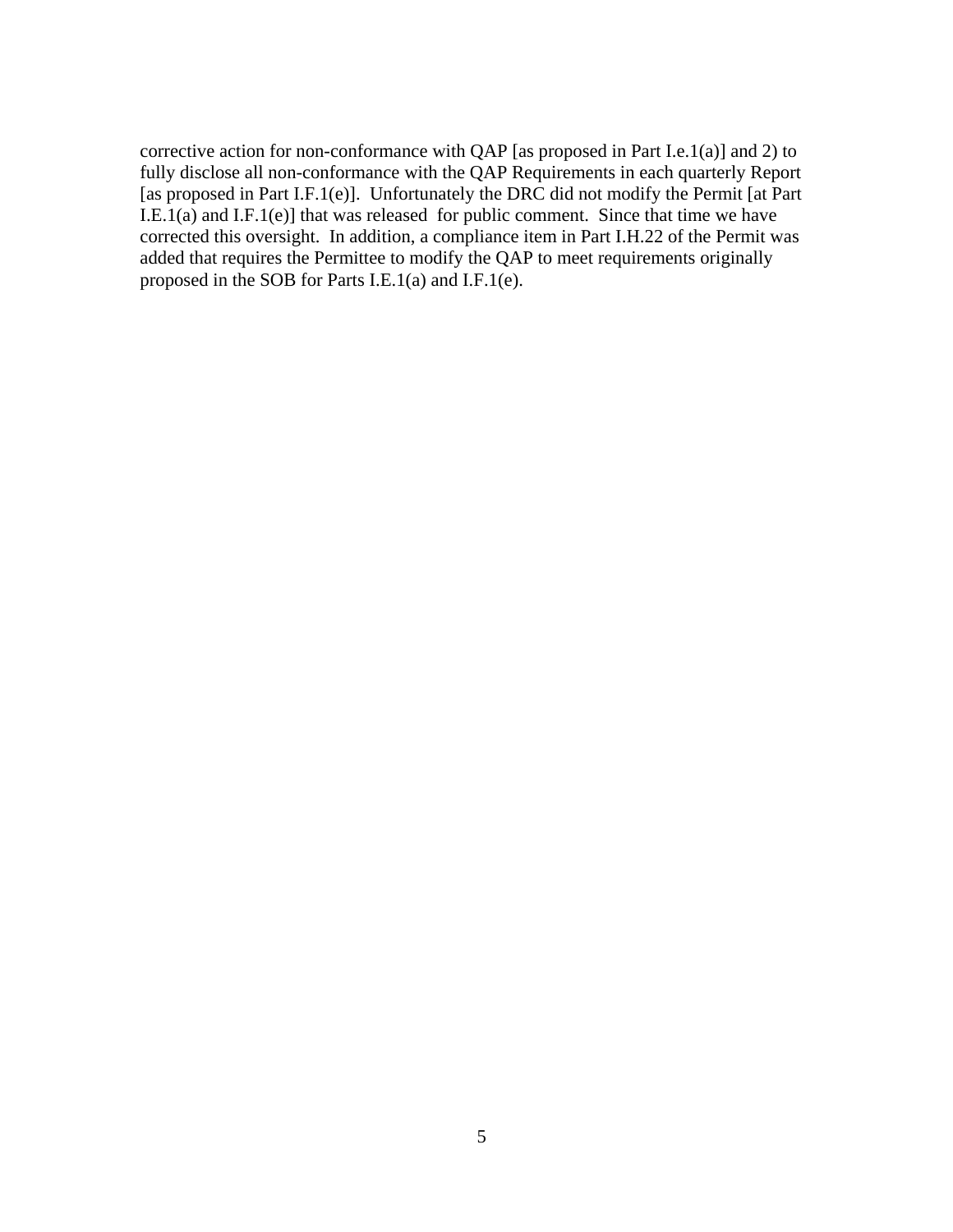#### **References**

Geosyntec Consultants, October 26, 2006, "Calculation of Action Leakage Rate Through the Leakage Detection System Underlying A Geomembrane Liner", found in December 8, 2006, Denison Mines (USA) Corp. letter from Harold Roberts to Dane Finerfrock, Attachment D

International Uranium Corporation, May 28, 1999, "Ground Water Report White Mesa Uranium Mill Blanding, Utah".

Utah Administrative Code (UAC) Rule R317-3, As in effect on February 1, 2008, Design Requirements for Wastewater Collection, Treatment and Disposal Systems,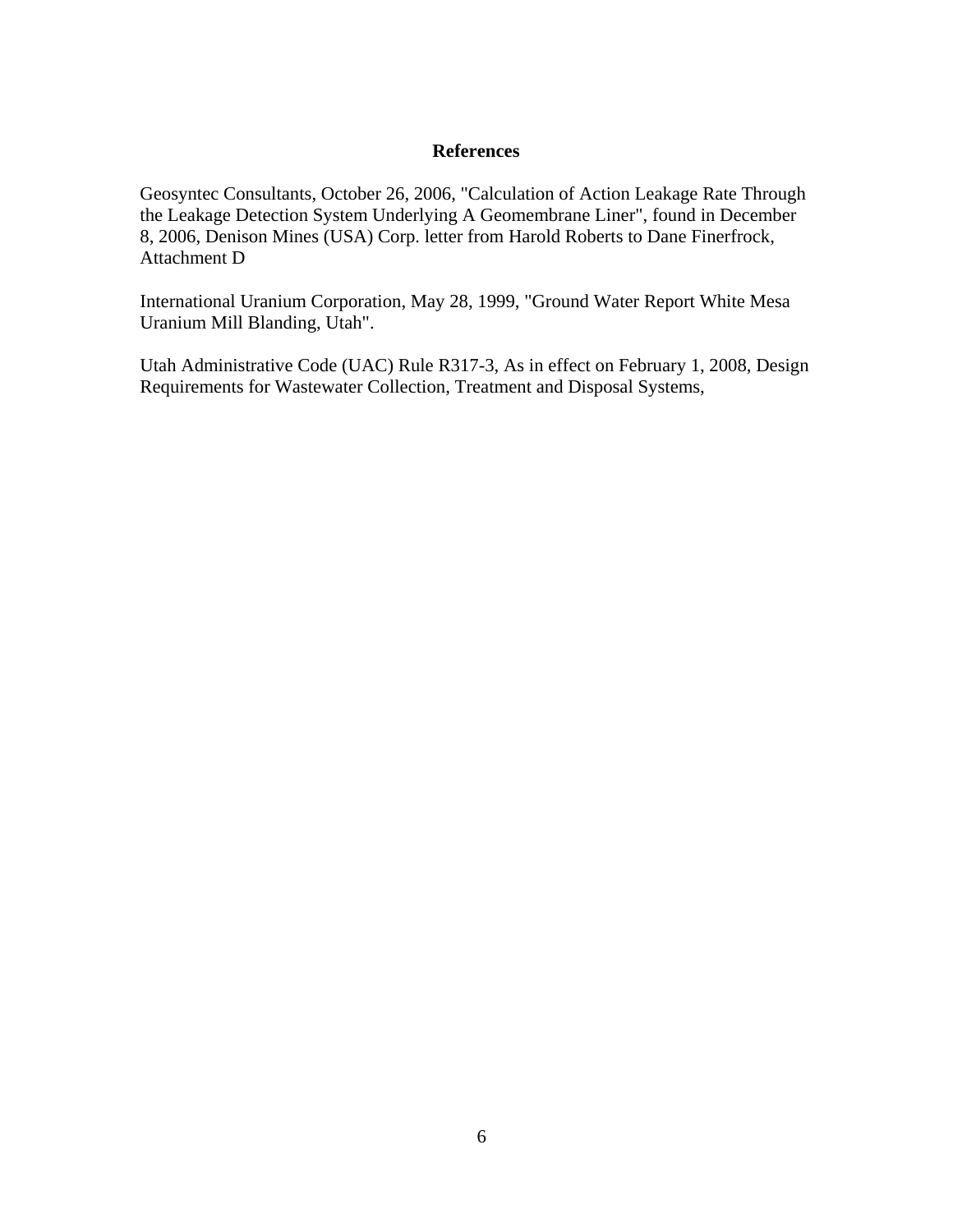# **[ATTACHMENT 1](http://www.radiationcontrol.utah.gov/Uranium_Mills/IUC/cell4a/pubhearing_Nov272008.pdf)**

Minutes For The Public Hearing